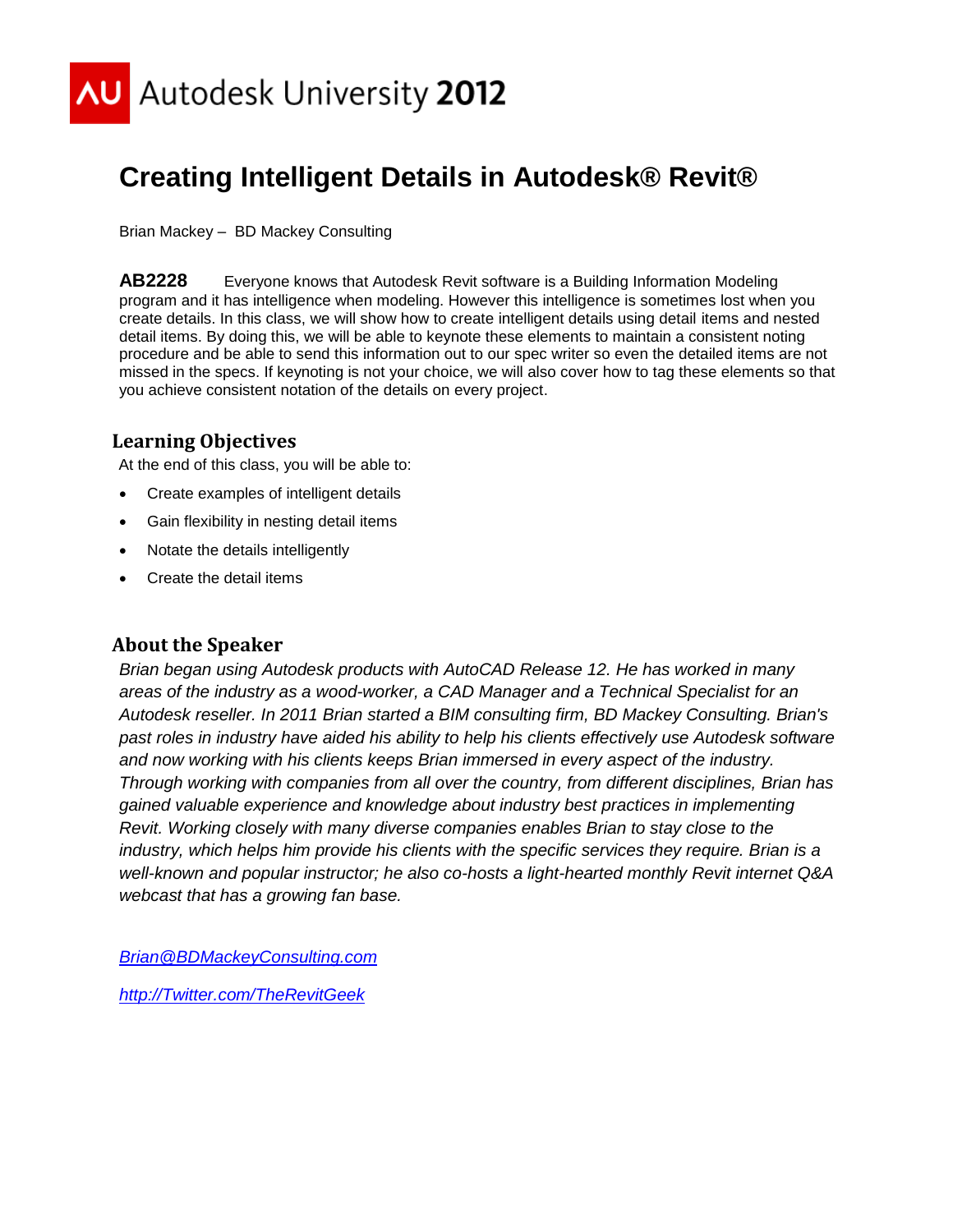### **Creating the Detail**

There are different ways to create details: Model everything and only notate the model, use the model as a place to start and then embellish by adding detail items to the view, create standard details without any reference to the model. It is unreasonable to expect to model every element that needs to appear in details. As an example it is difficult to model flashing and waterproofing, or welds and washers. This then necessitates the use of 2D information in a set of construction documents. This session will cover how to use 2D Detail Items to best take advantage of their intelligence. These principles apply to both drafting views and detail views.

#### **Detailing Best Practices**

If the detail is to be 2D yet still remain intelligent then a rule of thumb is to not use any lines or text in the detail, instead use detail items (formerly detail components) families, along with tags (either keynote or component tags). This will accomplish a few things: it will allow for consistency in appearance, information, and spelling, while limiting liability due to the incorrect information noted in a detail. It is also a good rule to use a guide family to assist in alignments and the boundary of the detail.

#### **OOTB Detail Item Families**

A good starting place is with the Autodesk Revit out of the box families. Autodesk Revit 2013 ships with 605 detail item families. Not everything needed will be in there and more intelligence will likely need to be added to some families, but it is a good start. One complaint about the OOTB detail item families is the line weights aren't consistent with the office standards. If this is the case each family doesn't have to be edited. Instead the object styles can be changed in the project (or project template), or view templates can be created to accomplish the desired line weights. If keynoting is utilized then all of the OOTB detail item families are aligned with the OOTB keynote file. If element tagging is used, then these families will have to be edited to include the desired information. Despite the method chosen, a new keynote or detail item tag will probably need to be created since the OOTB ones might not match what is needed.

| Detail Items<br>₫                                 |
|---------------------------------------------------|
| Div 01-General                                    |
| Div 03-Concrete<br>D                              |
| D<br>Div 04-Masonry                               |
| Div 05-Metals<br>Þ                                |
| Div 06-Wood and Plastic                           |
| Div 07-Thermal and Moisture Protection<br>D       |
| Div 08-Openings<br>D                              |
| Div 09-Finishes                                   |
| Div 10-Specialties<br>D                           |
| Div 11-Equipment<br>D                             |
| Div 12-Furnishings<br>D                           |
| Div 13-Special Construction<br>$\triangleright$   |
| Div 22-Plumbing<br>D                              |
| Div 26-Electrical<br>Þ                            |
| Div 31-Earthwork<br>Þ                             |
| Div 32-Exterior Improvements<br>Þ                 |
| Div 33-Utilities                                  |
| Div 41-Material Processing and Handling Equipment |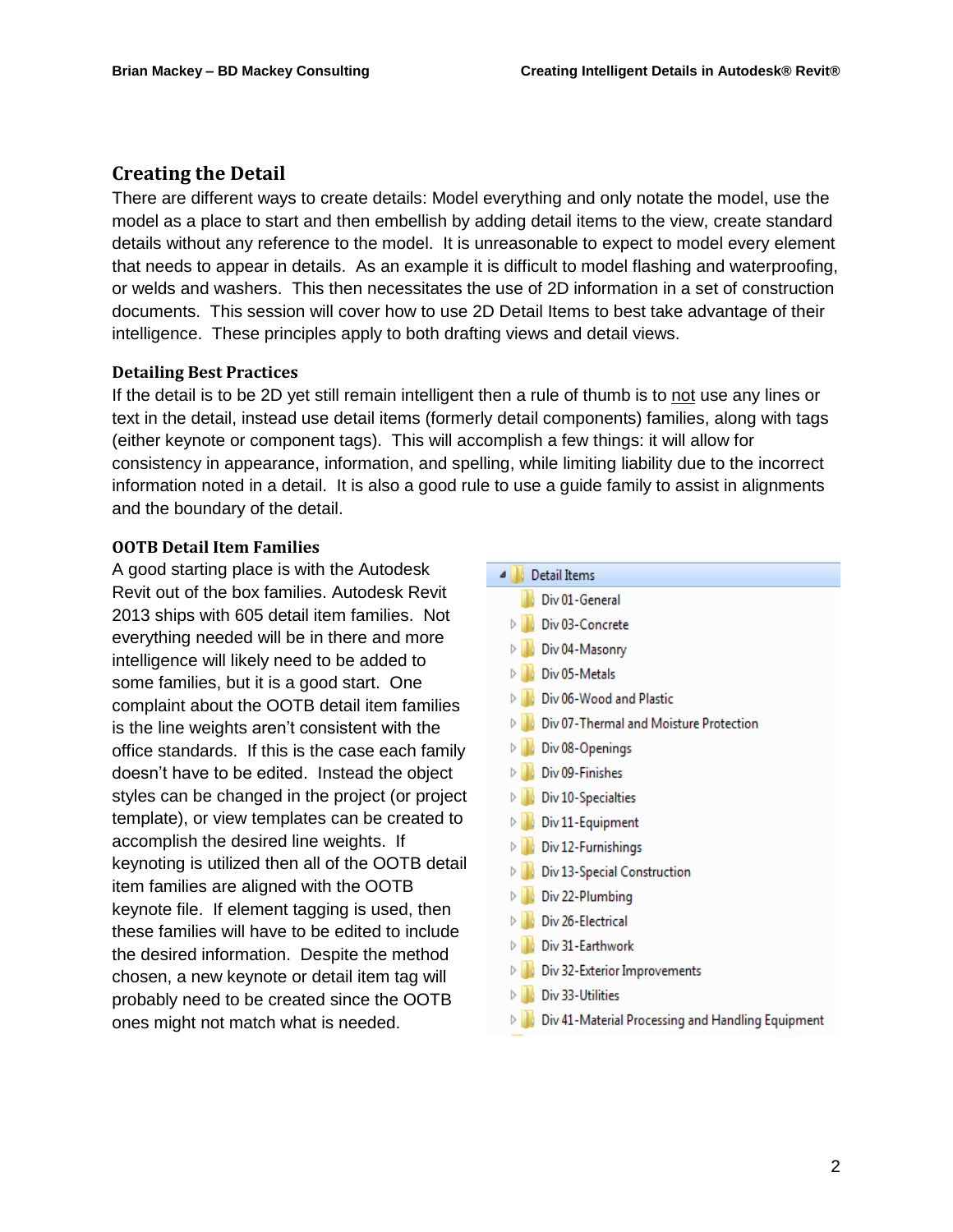#### **Starting the Detail View**

Since this session will discuss 2D details, the place to start is a Drafting View. A good practice is to create different view types for drafting views to help sort and keep track of details in the project.

Once the view is created, load a guide family. Create the guide family from a generic annotation family. So it will scale properly and provide a way to judge the available space for a detail. This family can be set to adapt to different layouts and sheet sizes such that the correct drafting area is always accurate. Reference planes can snap to the insertion point of the guide family which will then allow for snapping the view when placing it on a sheet. (My sample guide family can be

| Properties    |                                      |
|---------------|--------------------------------------|
|               | <b>Drafting View</b><br>*System View |
| Drafting View |                                      |
|               | *System View                         |
| A01 EWS       |                                      |
|               | A71 Exterior Plan                    |
|               | A72 Exterior Wall                    |
|               | A94 Interior Door / Window           |
|               | A95 Millwork                         |

downloaded from my blog post<http://bdmackeyconsulting.com/detailing-guide-grid/> )

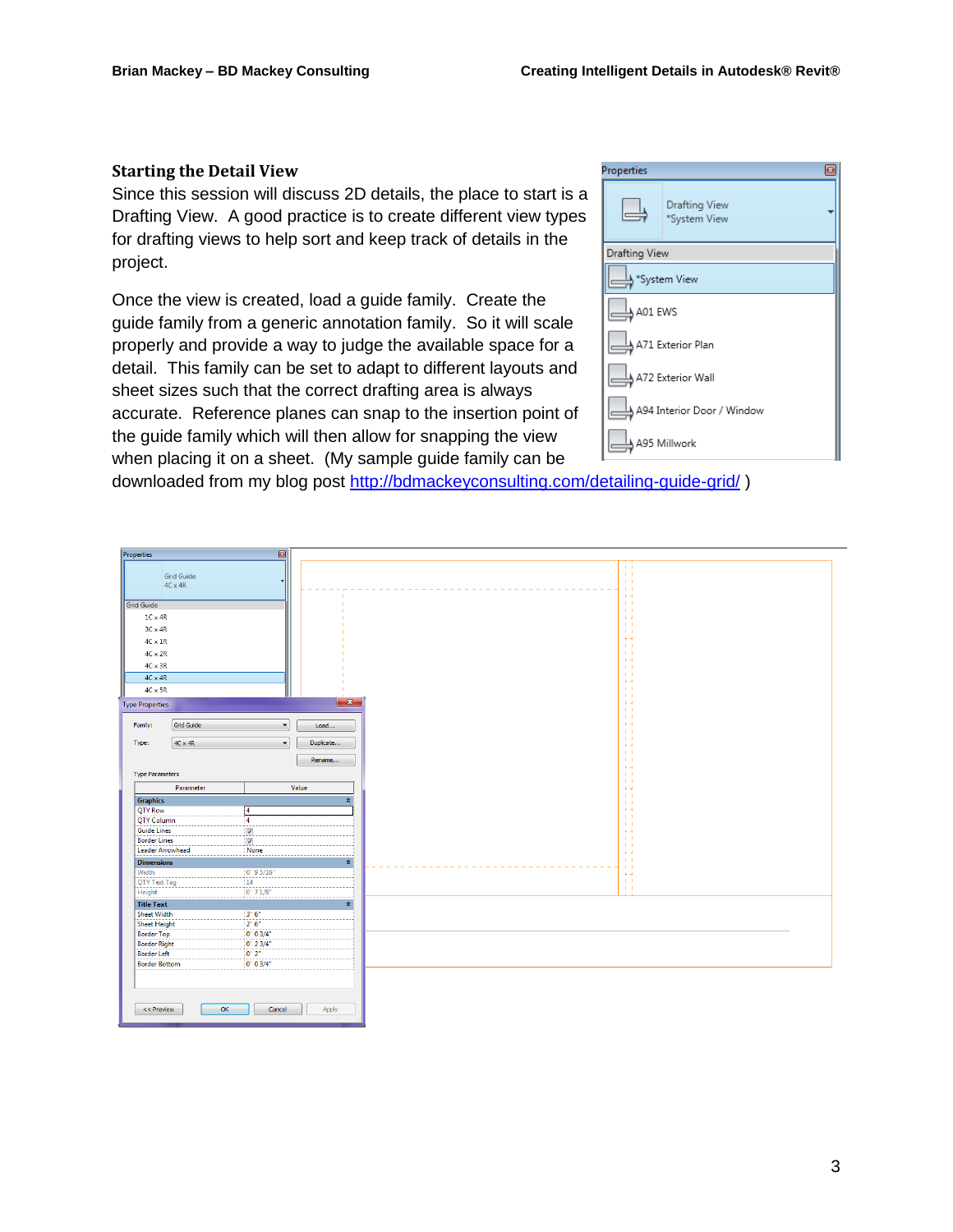#### **Creating the Detail**

Once the view has been created, the graphics are all created by placing detail items. These detail items can be anything from advanced families that are used on a daily basis, to nonparametric families that are used on a project specific basis. The advantage of using intelligent detail items is the future capability to tag these elements; even simple elements that look like lines should be a family for this reason. Since there is a limitation on tagging repeating detail components, a single item will have to be placed in a detail for tagging purposes, but repeating details can still be used as well.

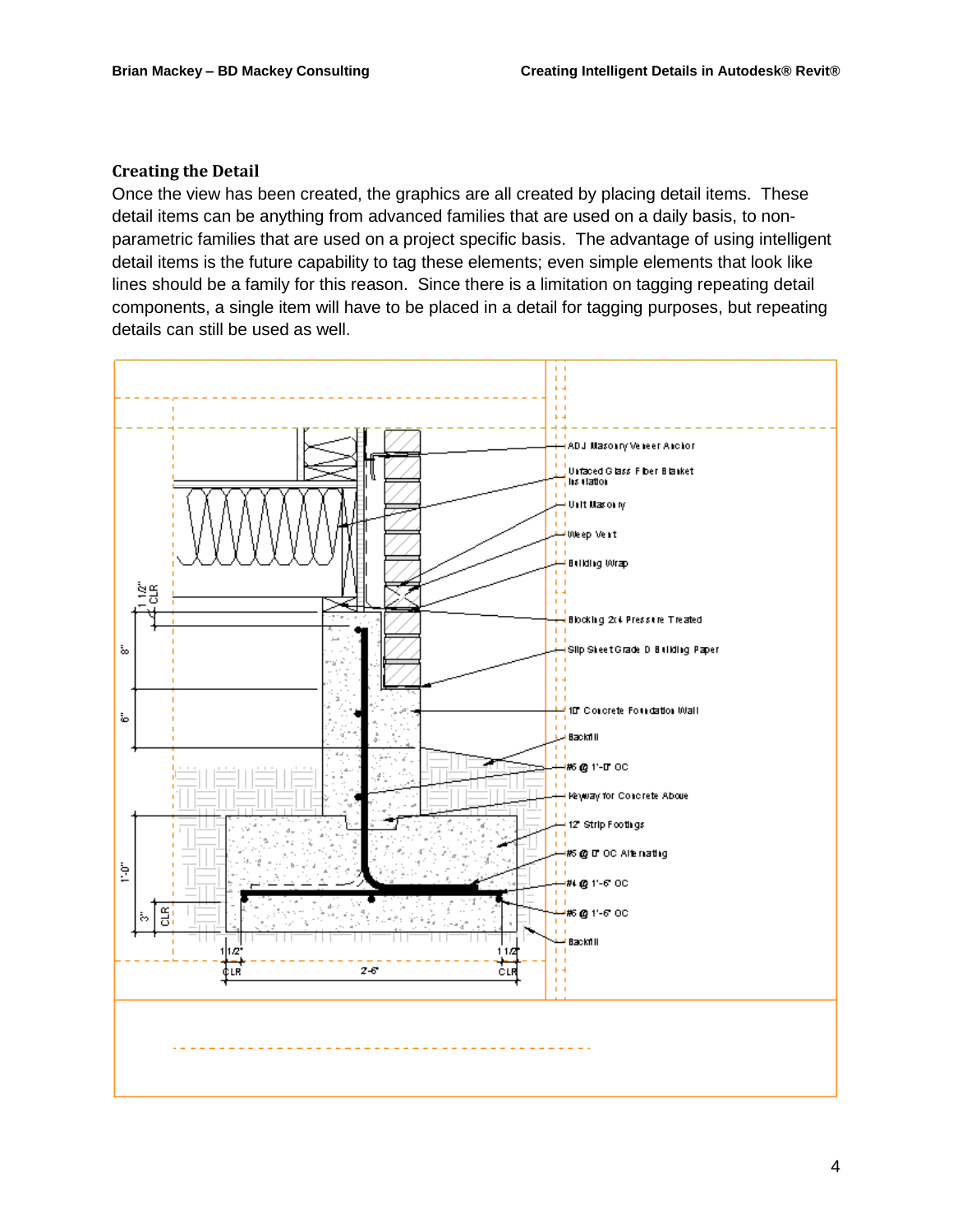#### **Detail Item Families**

In order to compile a complete library of detail items, creating new, custom content will become necessary, the OOTB content will not cover every required family. Thinking about all the options that can be added is a big step, and can seem daunting. Considering line weights is usually one of the easiest places to start. What line types, weights and styles are going to be needed to match the company standards? What fill patterns are needed for families? Are there going to be custom parameters for tagging or for creation? All of these situations should be considered first then a detail item family template should be created. Utilizing a template will cause all the new families to be consistent, and creating each family will become less time consuming. Revit doesn't allow for the creation of family templates, however a family can be renamed within windows explorer from .rfa to .rft. So, create a family that includes the template information and then simply change the file extension. This process should be used for both detail item and detail item line based family types. (note: elements created in a template might not be able to be changed, for this reason keep the original .rfa file in a separate folder for future changes)

**De Original Families** Keep Original familes for future changes

**RET BDM Detail Component.rft** 

RFT BDM\_Detail\_Component\_Line\_Based.rft

RFR BDM\_Detail\_Component\_Line\_Based.rfa

#### **Detail Items Line Based**

Line based detail items also play an important role in detailing. Most of the OOTB families such as gypsum board or structural framing are line based.. These types of detail items can play a large role in detailing. For example a line based concrete family could be used as a wall, column, foundation, slab, or beam and this could a single family. Structural rebar, either in elevation or in section could also be a line based family. One of the most useful detail items is simply a line, which can be any line that needs to be called out: building wrap, vapor barrier, lines of elements beyond, etc. a line family is virtually limitless. Adding parameters to line based components adds another level of sophistication and adds to the flexibility of the family. These parameters an be a range of items, such as visibility settings, angles or other dimensions.

Rename extension in

**Windows Explorer** 

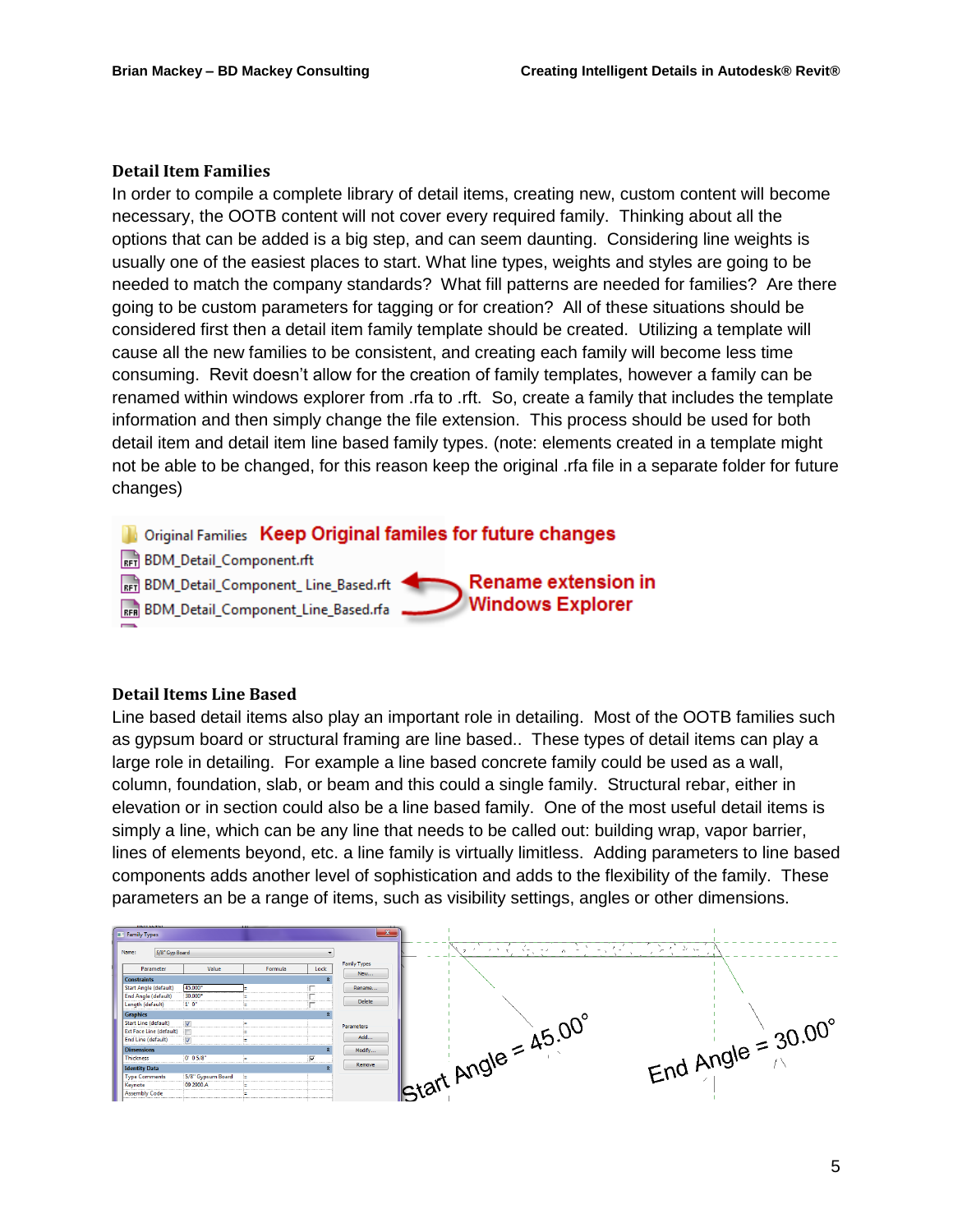#### **Embedding Intelligence**

A benefit of using detail items is the intelligence, automation, and efficiency they can add to details via tags. Instead of manually entering it, information can be embedded into a family such that it can be tagged once placed into a project. There are different ways this can be approached all with advantages and disadvantages. One of the ways is to use Revit Keynoting, a benefit of which is anyone in the office can edit the Keynote.txt data file without needing to have Revit installed *(Keynote Manager from Revolution Design is a must),* which can push information back into the project file without needing knowledge of Revit. In addition rights can be granted to only specific users in the company virtually locking down the taggable information for elements. Unfortunately, the keynotes can only have two values for tagging, the keynote number and keynote description, therefore any element specific information needed has to be added as text next to the keynote. One nice part about this approach is a keynote legend (schedule) can be created and then given to a spec writer, thereby limiting the time looking for all of the elements that have been defined. Another method is to embed information into parameters, (i.e. type comments) so that the intelligence can be extracted and updated as the element changes. With this method individual notes could be added to components by using an instance based parameter (i.e. comments).

Intelligence in a detail family can also come via graphics and/or calculations, along with information. For instance, a 2D concrete beam section can have all of the reinforcing built in to the family, yet if the minimum requirements aren't met then a note, color change, or something else can happen in the family notifying the user that the configuration doesn't meet certain criteria. Or if a family is based on a manufacturers data and one of the inputted values doesn't meet their specifications or sizes then, a user can be alerted.

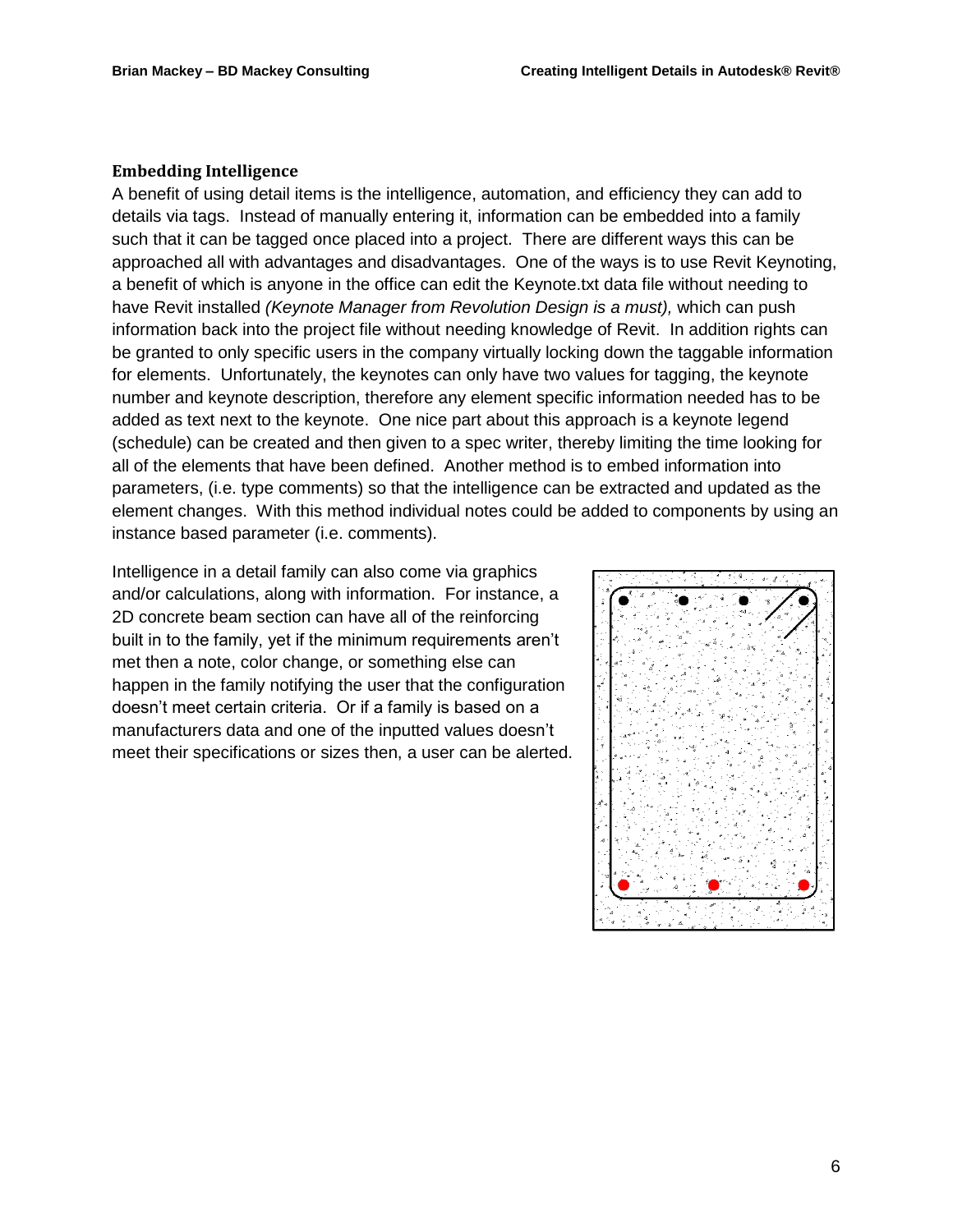#### **Nested Detail Items**

As more detail components are created, and as their complexity grows, nesting of other detail items becomes necessary. Nesting becomes vital if an array is to be used, if notes or flags are to be displayed, or simply it the swapping of one subcomponent for another is requried.

One thing to take into consideration when nesting is tagging: if the nested element is going to be tagged then it will have to be shared. In each family type, under the Family Category and

Parameters, there is a check box for Shared. If this is selected the family can then be tagged or scheduled (3D only) once it is loaded into another family. Unfortunately if a family is marked to be shared then type based parameters can't be mapped in the host. This means all parameters of a nest that are to be mapped must be instance based values.

|                         | Parameter | Value |   |
|-------------------------|-----------|-------|---|
| Rotate with component   |           |       |   |
| Shared                  |           |       | ⋿ |
| <b>OmniClass Number</b> |           |       |   |
| OmniClass Title         |           |       |   |

Nesting is also required for family swapping, or changing one nested family type out for another. Using nesting for this purpose adds consistency, as well as flexibility, into a family. However, the drawback to this approach is that a user can change the value to any other shared family of the same type. This is why consistent family naming and understanding is a must. (In the below image the fastener type for the door can be changed to any nested shared detail item in the project)

| Properties                               |                                                            | 囩                                                                                    |
|------------------------------------------|------------------------------------------------------------|--------------------------------------------------------------------------------------|
| $73/4$ " x $2$ "                         | 081_Door Frame HM_Rabbet Double                            |                                                                                      |
| Detail Items (1)                         |                                                            | $\blacktriangleright$ $\lvert \frac{\partial \mathbb{R}}{\partial \theta}$ Edit Type |
| Graphics                                 |                                                            | ∝                                                                                    |
| Leaf Type <detail items=""></detail>     | 081_Door Leaf: HM                                          |                                                                                      |
| Jamb Beyond                              |                                                            |                                                                                      |
| Grout                                    |                                                            |                                                                                      |
| Fastener Type <detail items=""></detail> | 081_Door Clip HM Masonry : Clip                            | ▼                                                                                    |
| Fastener                                 | 088_Glazing Panel: Glazing                                 |                                                                                      |
| <b>Dimensions</b>                        | 088 Spandrel Panel: Gasket                                 |                                                                                      |
| Hieght                                   | 088_Spandrel Panel: Glazing<br>093_Tile Grout Joint : 3/8" |                                                                                      |
| <b>Identity Data</b>                     | 042_Seismic Tie : Tie with Clip                            | ≡                                                                                    |
| Comments                                 | 042_Masonry HeadWeep: Weep                                 |                                                                                      |
| Other                                    |                                                            |                                                                                      |
| <b>Shim Space</b>                        | 0' 01/4"                                                   |                                                                                      |
|                                          |                                                            |                                                                                      |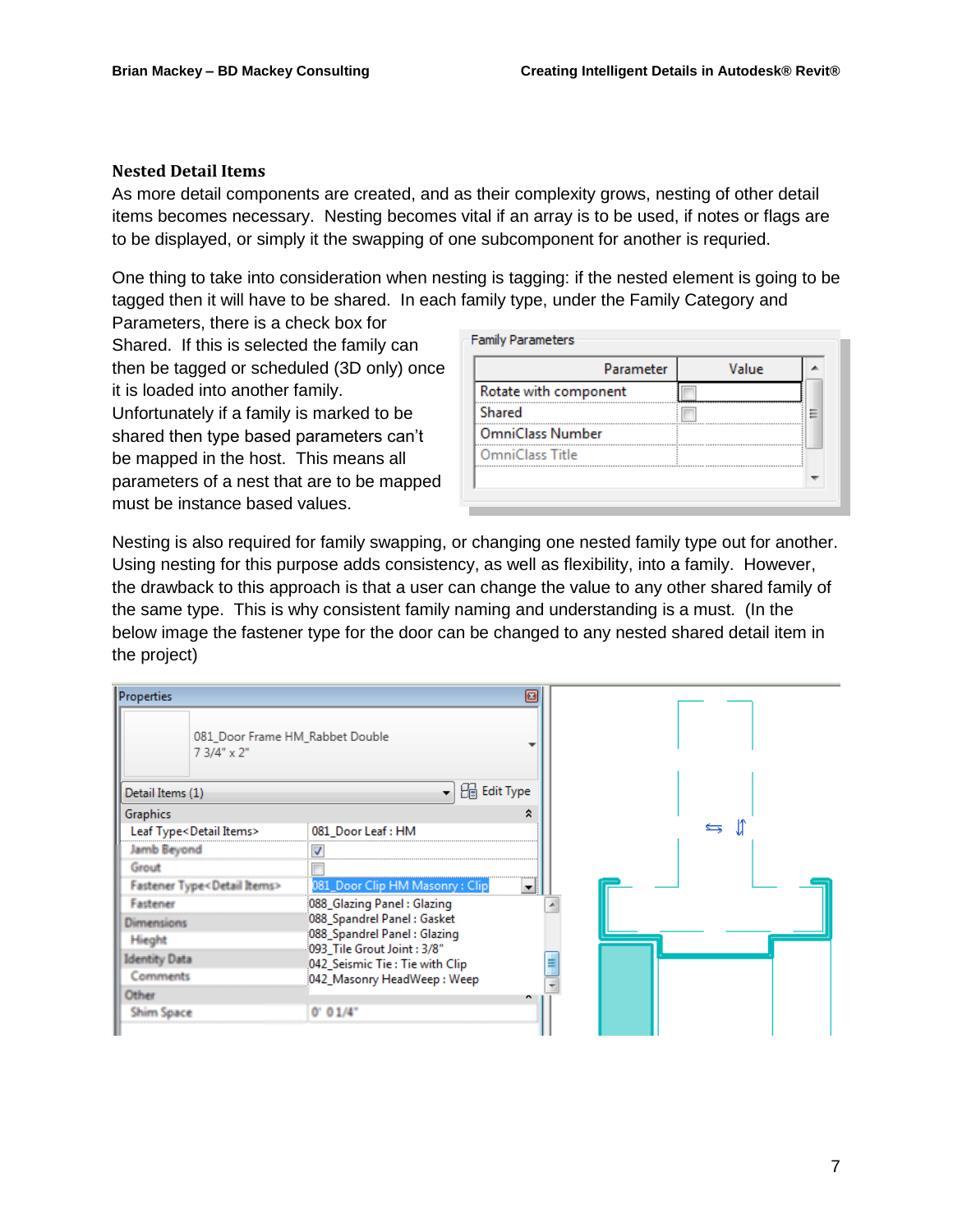#### **Creating a Custom Tag**

Despite the chosen approach, keynoting or tagging, it is necessary to create a custom tag that will meets company standards. That also is more flexible than those available OOTB. So if the company standards include consistent left or right justified text, dictate the use of a box around the tag (or not), the need for a custom tag will become inevitable. In addition as families get more advanced, multiple tags might be required to tag different shared parameters, rather than just tagging Type Comments, etc. The OOTB keynote family only allows for the keynote number OR the keynote text, not both together, plus, it is center justified. So if the standard is to show the keynote number and text, and left justified, a custom tag will be in order.



The OOTB detail item tag references the Type Mark value is center justified, and can be boxed or not. Utilizing a value other than Type Mark might be beneficial to gain more flexibility while tagging. For instance, a tag can use the Type Comments and/or Comments to allow for consistency in the Type Comments, but to also allow for flexibility with individual notes by using the instance based comments. A tag can then be set up to allow a user to change the tag type out if desired.

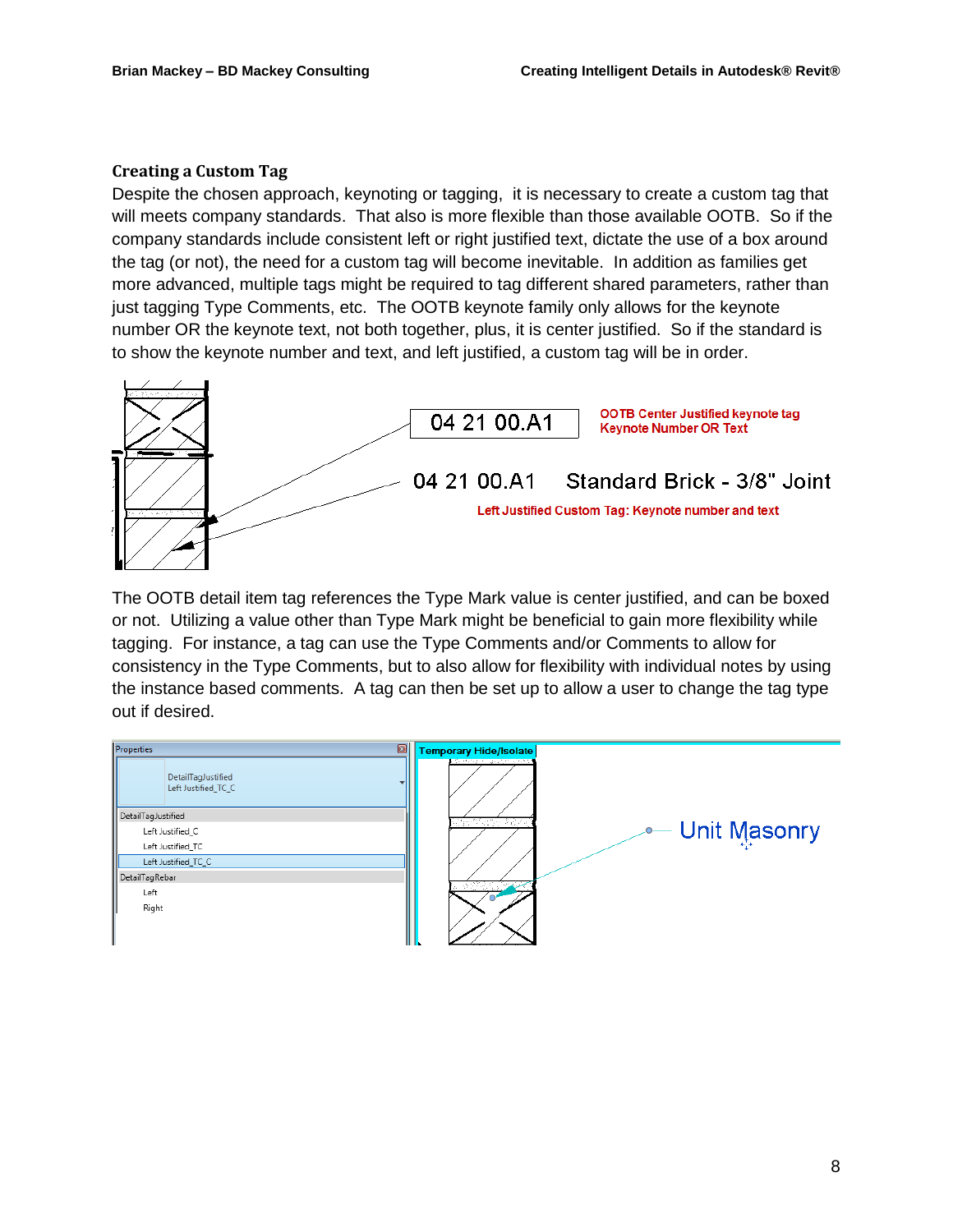#### **Placing on Sheets**

The last step in the detailing process is to place all of the detail files on a sheet. A detail guide family that has been added to the view will assist in the size and layout of the detail but unfortunately doesn't help when placing it on a sheet. This is why reference planes are important. When Revit added guide grids in release 2011, snapping of datum elements to the guide grid became possible. It will also allow for snapping to other datum elements in other views, as long as they are on the same sheet. So, a good practice is to add a reference plane to each side of the detail guide, thus allowing for precise alignment on a sheet.